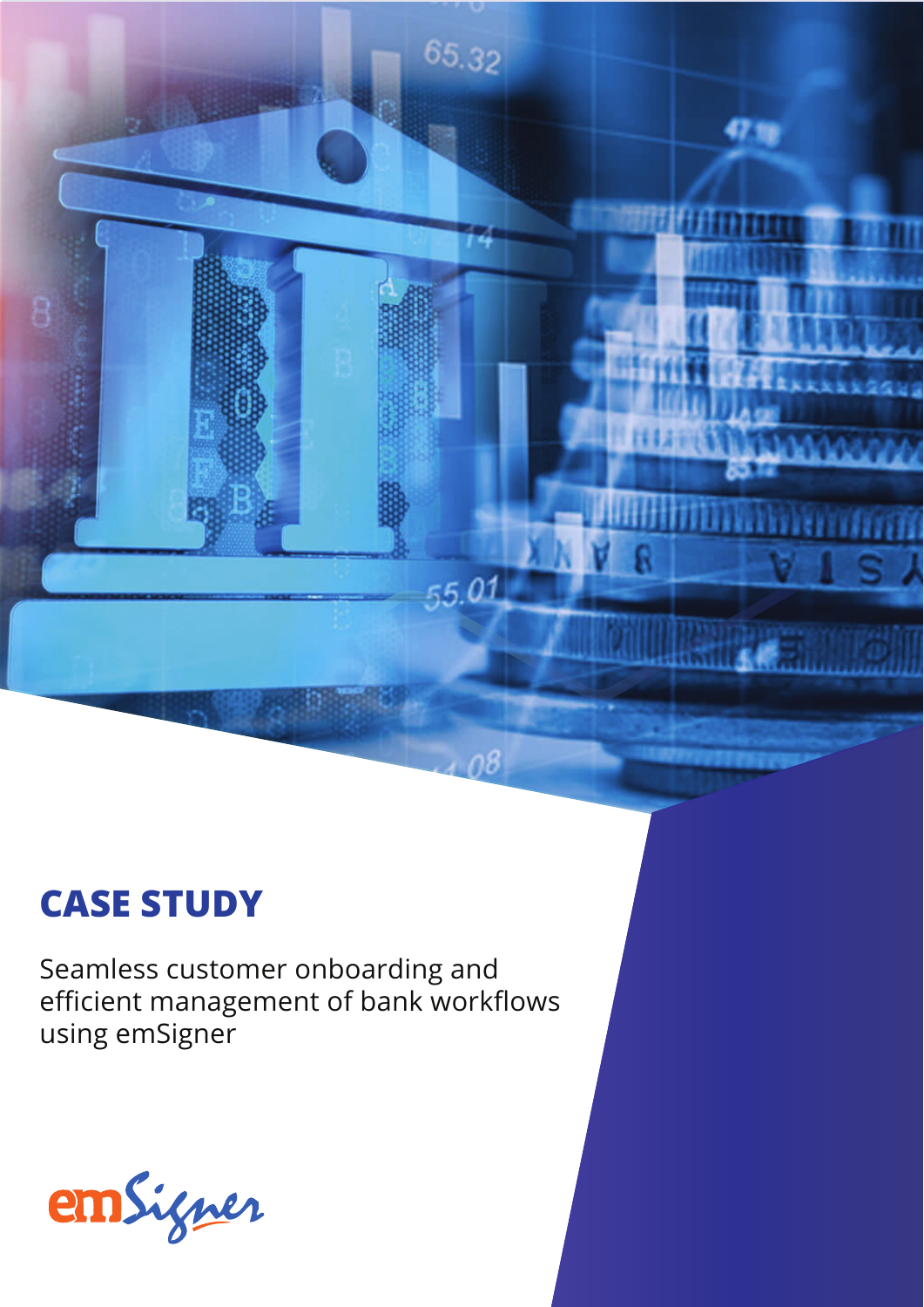# **CASE STUDY**



# Seamless customer onboarding and efficient management of bank workflows using emSigner

**Industry:** Banking

## **Background:**

The Bank wanted to be the first to implement electronic signatures to drive paperless banking in the UAE in compliance with the Electronic Transactions Act and fulfill UAE Paperless Vision 2020.

# **OVERVIEW CHALLENGE**

The bank, one of the largest in the region, was looking for an optimal application and overall solution to help digitize various processes supporting the UAE Paperless Vision 2020.

# **BUSINESS NEED**

The bank, wanted a resilient application that could be hosted within the bank's infrastructure. Furthermore, the application had to support quick and easy digitization in a user-intuitive manner. They also wanted to drive operational efficiency and reduce turnaround times for processing paper-based documents by 80% using Digital Signature enabled workflow management. This would help them achieve complete digitization in compliance with the Electronic Transactions Act and fulfilment of UAE Paperless Vision 2020.

# **SOLUTION**

To address these challenges and business needs, the Bank deployed emSigner which enabled them to adopt legally binding signatures that are compliant with the Electronic Transactions Act of the country. Integration with Certificate Issuance Server with the existing PKI infrastructure supported quick and easy issuance of digital signatures that are unique to the individual and based on existing identity in an on-premise deployment. The on-premise installation also provided data confidentiality and privacy.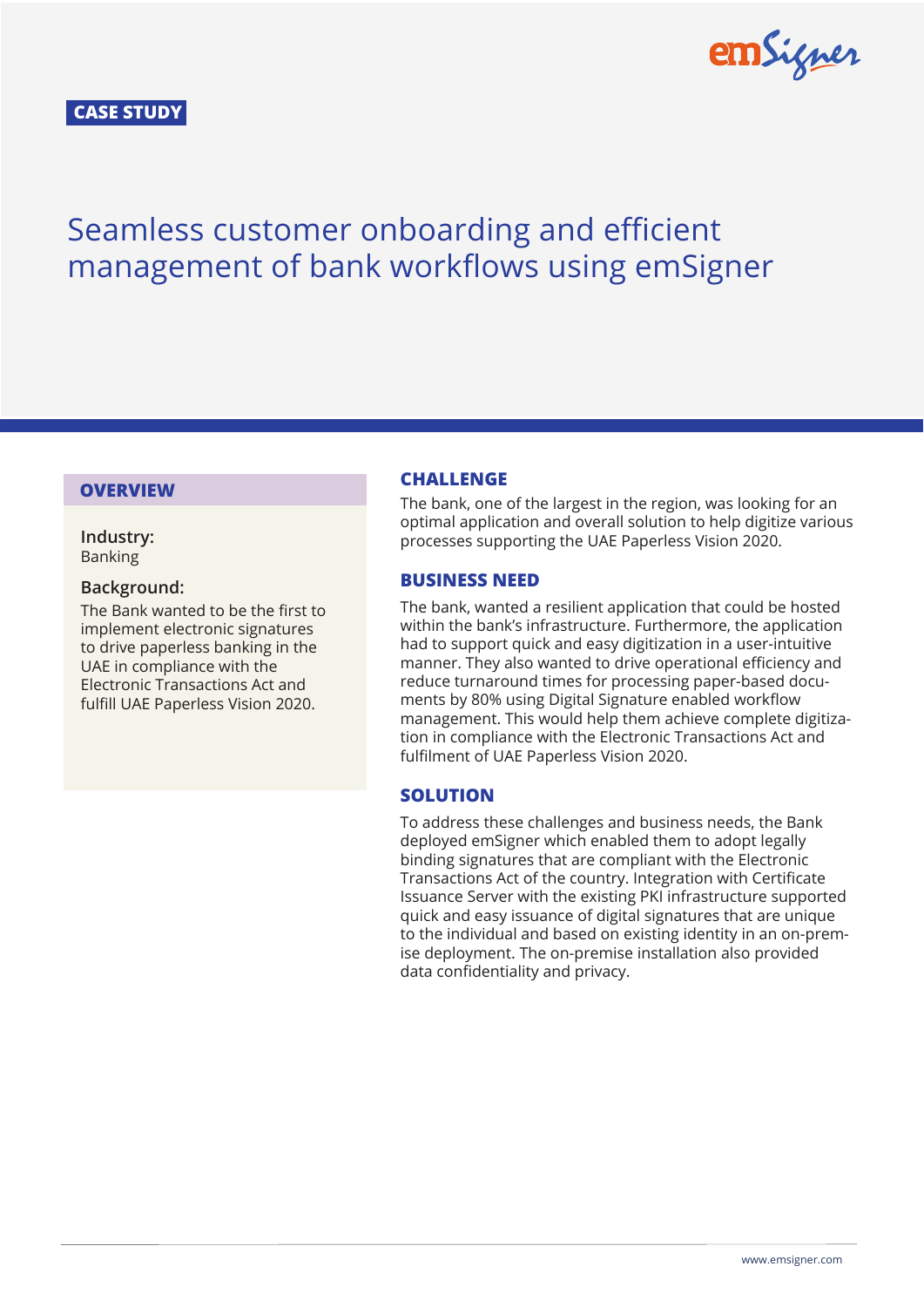

Our approach helped the bank automate several paper-based processes. Automation enabled employees to easily store and retrieve records that were on the cloud and in parallel. The bank was also able to achieve observable improvements in streamlining vendor workflows concerning invoices and claim settlements. Digital Signature enabled workflow management was set up to define paperless workflows concerning:

- **Customer Onboarding**
- **Trade Documents**
- **Lending Workflows**
- Procurement/HR and Internal **Workflows**

# **VALUE PROVIDED TO CLIENT APPROACH**

The bank was able to use the document management solution to enhance the customer experience by creating automated workflows across departments. They were able to:

- Adopt legally binding signatures that are compliant with the Electronic Transactions Act
- $\blacksquare$  Enable a digital way of interacting with customers during CoVID 19
- Drive operational efficiency and Reduce Turn Around Time for processing documents by 80%
- Integration with UAE Pass to allow identity verification and faster onboarding of customers

## **DEPLOYMENT**

The client's unique requirements required a customized approach from eMudhra. emSigner was white-labeled with Bank's colors and brand guidelines. The bank has an existing PKI infrastructure that is integrated with emSigner to generate dynamic key pairs for users to issue digital signatures, unique to the individual and based on their existing identity:

- An On-premise installation was provided. This provided complete data confidentiality and privacy
- Maker/Checker and 2FA for external user onboarding/authentication was configured to ensure the right person is signing the document
- Workflows for various use cases were configured into the system and access was provided to different teams with granular document-level access control